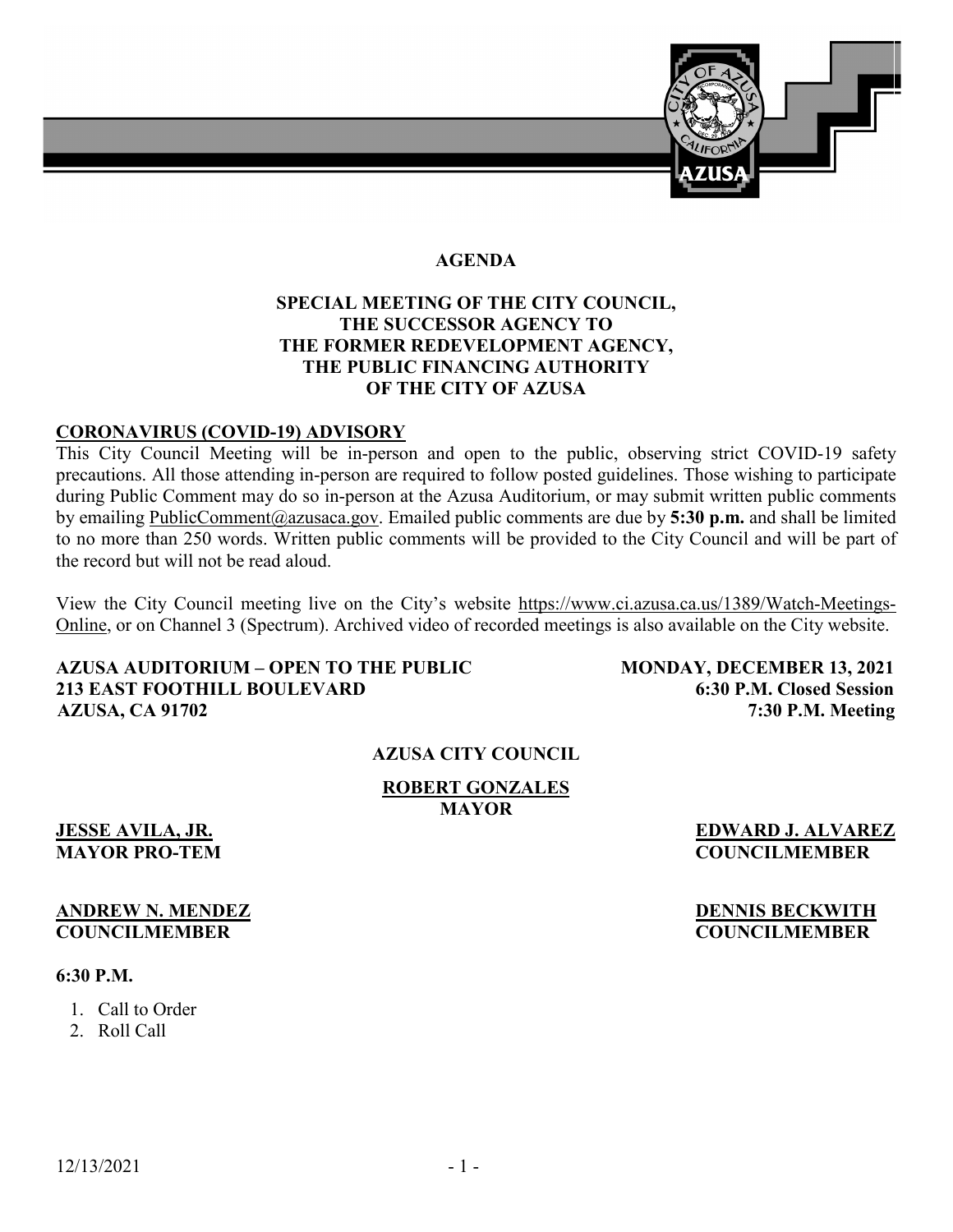# **CLOSED SESSION**

# **NOTICE TO THE PUBLIC FOR CLOSED SESSION**

*Prior to going into closed session the City Council will convene in the Auditorium serving as Council Chambers to take public comment on the closed session items only. General public comment will be provided for during the regular portion of the meeting beginning at 7:30 P.M.* 

# 1. **PUBLIC EMPLOYEE PERFORMANCE EVALUATION Pursuant to California Government Code, Section 54957.**

Title: City Manager

# **7:30 P.M. - SPECIAL MEETING OF THE CITY COUNCIL, THE SUCCESSOR AGENCY, THE PUBLIC FINANCING AUTHORITY.**

# **NOTICE TO THE PUBLIC FOR SPECIAL MEETING.**

*In compliance with Government Code Section 54957.5, copies of staff reports or other written documentation relating to each item of business referred to on the Agenda are on file in the Office of the City Clerk - 213 E. Foothill Blvd.; copies for public view are at the Azusa City Library - 729 N. Dalton Ave., Azusa Police Department Lobby - 725 N. Alameda Ave., and the City of Azusa Web Page www.azusaca.gov. Persons who*  wish to speak during the Public Participation portion of the Agenda or on a Public Hearing item, shall fill out a *card requesting to speak and shall submit it to the City Clerk prior to 7:30 P.M.; cards submitted after this time will not be accepted.* 

# **A. PRELIMINARY BUSINESS**

- 1. Call to Order
- 2. Roll Call
- 3. Flag Salute
- 4. Invocation Pastor Felix Garcia, Centro Esperanza
- 5. Closed Session Report by the City Attorney

# **CEREMONIAL - None**

# **B. PUBLIC PARTICIPATION – Limited to items listed on this Special Meeting Notice.**

This time has been set aside for persons in the audience to make public comments on items *listed on this Agenda only. Members of the audience will have the opportunity to address the City Council/Agency Board about public hearing items at the time the public hearing is held. Under the provisions of the Brown Act, the Council/Agency Board is prohibited from taking action on oral requests, but may refer the matter to staff or to a subsequent meeting. The Council/Agency Board will respond after public comment has been received. Each person or representative of a group shall be allowed to speak without interruption for up to five (5) continuous minutes, subject to compliance with applicable meeting rules. Questions to the speaker or responses to the speaker's questions or comments shall be handled after the speaker has completed his/her comments. Public Participation will be limited to sixty (60) minutes.*

# **C. REPORTS, UPDATES, AND ANNOUNCEMENTS FROM STAFF/COUNCIL**

- 1. City Manager Communications.
- 2. OneLegacy Update.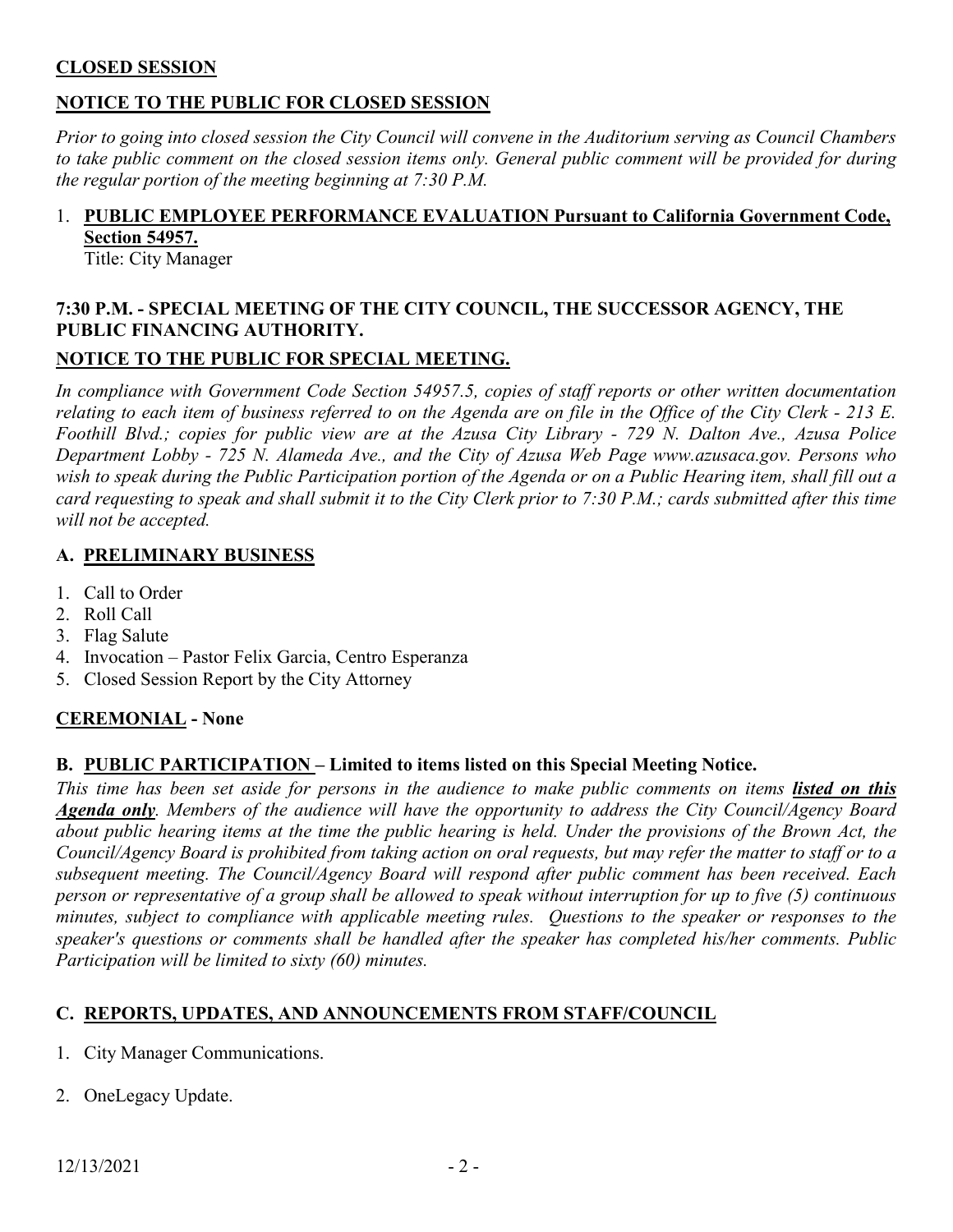# **D. SCHEDULED ITEMS**

# 1. **PUBLIC HEARING - REFUSE AND ORGANICS RATE ADJUSTMENT PUBLIC HEARING AND FIRST READING OF MANDATORY WASTE DISPOSAL ORDINANCE AND MODEL WATER EFFICIENT LANDSCAPE ORDINANCE.**

# **RECOMMENDED ACTION**:

- 1) Open the Public Hearing, receive public testimony, and close the Public Hearing;
- 2) Adopt Resolution No. 2021-C55 approving the annual refuse collection and organic waste recycling rate adjustment for Arakelian Enterprises, Inc. dba Athens Services effective January 1, 2022 and if approved to be adjusted by Consumer Price Index (CPI) beginning July 1, 2022 and every July 1st thereafter for a five-year period, through and including adjustments on or after July 1, 2026;
- 3) Waive further reading, read by title only, First Reading of Ordinance No. 2021-07 amending and restating Article II of Chapter 58 of the City of Azusa Municipal Code, Waste Disposal and Recycling; and
- 4) Waive further reading, read by title only, First Reading of Ordinance No. 2021-08 amending and restating Section 88.34.080 of the Azusa Municipal Code relating to the adoption of the California State Model Water Efficient Landscaping Ordinance (codified at California Code of Regulations, Title 23, Division 2, Chapter 2.7, Section 490 et seq.) and any amendments thereto.

# 2. **FIRST READING – AMENDED AND RESTATED ORDINANCE REVISING CHAPTER 2, ARTICLE VII. – BIDDING AND CONTRACTING, AND OTHER PURCHASES OF PROJECT, SUPPLIES, SERVICES AND EQUIPMENT.**

# **RECOMMENDED ACTION**:

- 1) Waive further reading, read by title only, and introduce Ordinance No. 2021-09; and **AN ORDINANCE OF THE CITY COUNCIL OF THE CITY OF AZUSA AMENDING AND RESTATING ARTICLE VII, CHAPTER 2 OF THE AZUSA MUNICIPAL CODE RELATING TO BIDDING, CONTRACTING AND PURCHASES OF PROJECTS, SUPPLIES, SERVICES AND EQUIPMENT**
- 2) Review and adopt the attached Purchasing Policies and Procedures Manual.

# 3. **AN URGENCY ORDINANCE OF THE CITY COUNCIL OF THE CITY OF AZUSA ADDING SECTION 66-472 – URBAN LOT SPLITS AND SECTION 88.42.250 – TWO-UNIT PROJECTS OF THE CITY OF AZUSA MUNICIPAL CODE RELATING TO URBAN LOT SPLITS AND TWO-UNIT PROJECTS AND DETERMINING THE ORDINANCE TO BE EXEMPT FROM CEQA.**

### **RECOMMENDED ACTION**:

1. Adopt Urgency Ordinance No. 2021-10 **AN URGENCY ORDINANCE OF THE CITY COUNCIL OF THE CITY OF AZUSA ADDING SECTION 66-472 – URBAN LOT SPLITS AND SECTION 88.42.250 – TWO-UNIT PROJECTS OF THE CITY OF AZUSA MUNICIPAL CODE RELATING TO URBAN LOT SPLITS AND TWO-UNIT PROJECTS AND DETERMINING THE ORDINANCE TO BE EXEMPT FROM CEQA**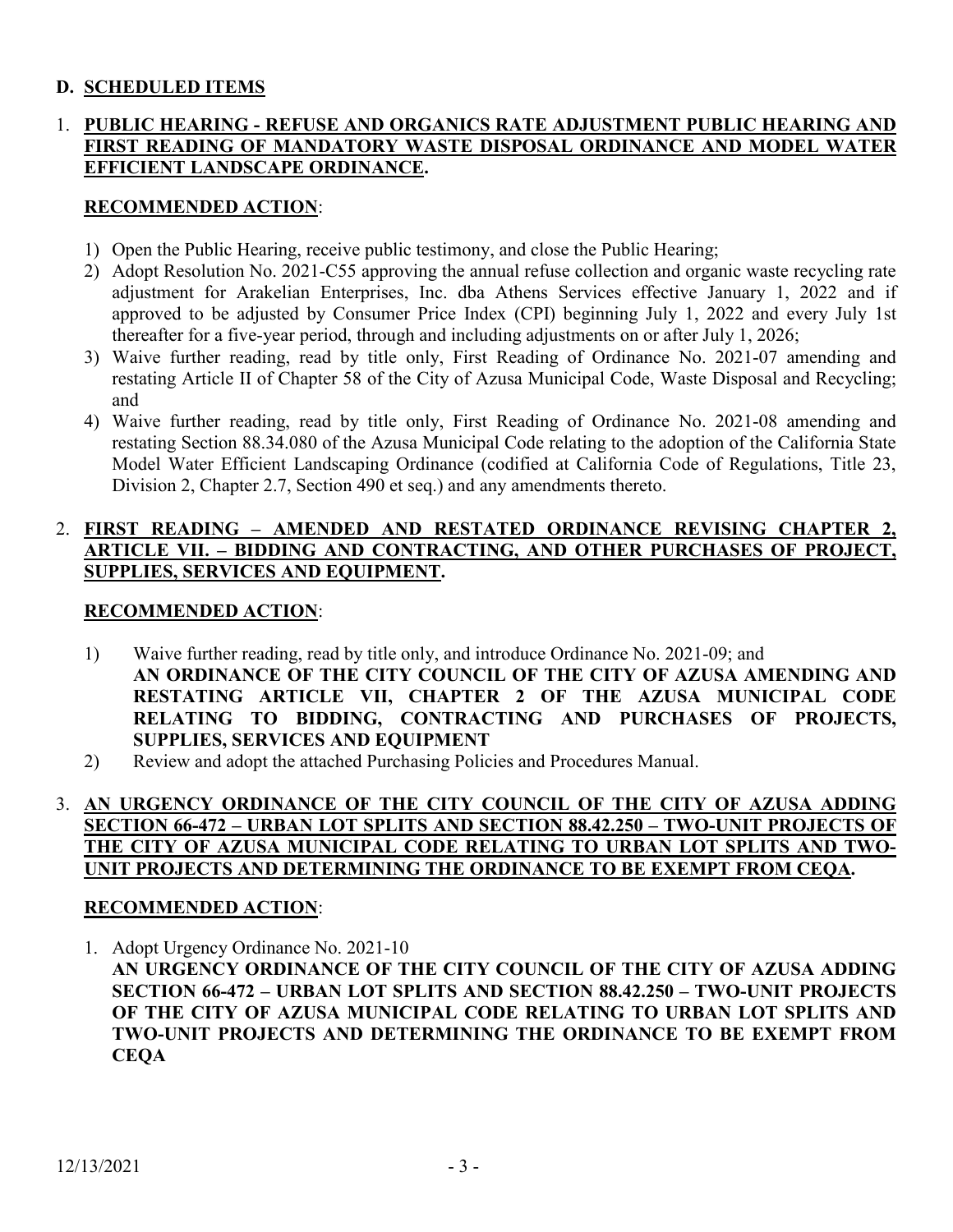# 4. **CHANGES TO CIVIL SERVICE RULES FOR ACTING PAY, PROVISIONAL APPOINTMENTS AND CERTIFICATION OF ELIGIBILITY LISTS.**

# **RECOMMENDED ACTION**:

- 1) Adopt Resolution No. 2021-C58 amending the Civil Service Rules for acting pay and provisional appointments; and
- 2) Adopt Resolution No. 2021-C59 amending the Civil Service Rules for certifying eligibility lists.

# **E. CONSENT CALENDAR – CITY COUNCIL**

The *Consent Calendar adopting the printed recommended actions will be enacted with one vote. If Councilmembers or Staff wish to address any item on the Consent Calendar individually, it will be considered under SPECIAL CALL ITEMS.*

# 1. **MINUTES OF THE SPECIAL MEETING SEPTEMBER 28, 2021.**

# **RECOMMENDED ACTION:**

Approve minutes as written.

# 2. **RESOLUTION AUTHORIZING PAYMENTS OF WARRANTS BY THE CITY DATED NOVEMBER 10, 2021 THROUGH DECEMBER 8, 2021.**

# **RECOMMENDED ACTION**:

Adopt Resolution No. 2021-C56 allowing certain claims and demands and specifying the funds out of which the same are to be paid.

# 3. **HUMAN RESOURCES ACTION ITEMS.**

# **RECOMMENDED ACTION**:

Approve the following Personnel Action Requests in accordance with the City of Azusa Civil Service Rules and applicable Memorandum of Understanding(s); and Approve a Side Letter of Agreement with the Azusa Police Officers Association relating to premium pay for K-9 handling.

# 4. **CONSIDERATION OF A RESOLUTION OF THE CITY COUNCIL OF THE CITY OF AZUSA, CALIFORNIA, RATIFYING THE PROCLAMATION OF A STATE OF EMERGENCY BY GOVERNOR NEWSOM (MARCH 4, 2020), AND AUTHORIZING REMOTE TELECONFERENCE MEETINGS OF THE LEGISLATIVE BODIES OF THE CITY OF AZUSA PURSUANT TO ASSEMBLY BILL 361.**

# **RECOMMENDED ACTION**:

Adopt Resolution No. 2021-C57, ratifying the proclamation of a State of Emergency by Governor Newsom (March 4, 2020), and authorizing remote teleconference meetings of the Legislative Bodies of the City of Azusa pursuant to Assembly Bill 361.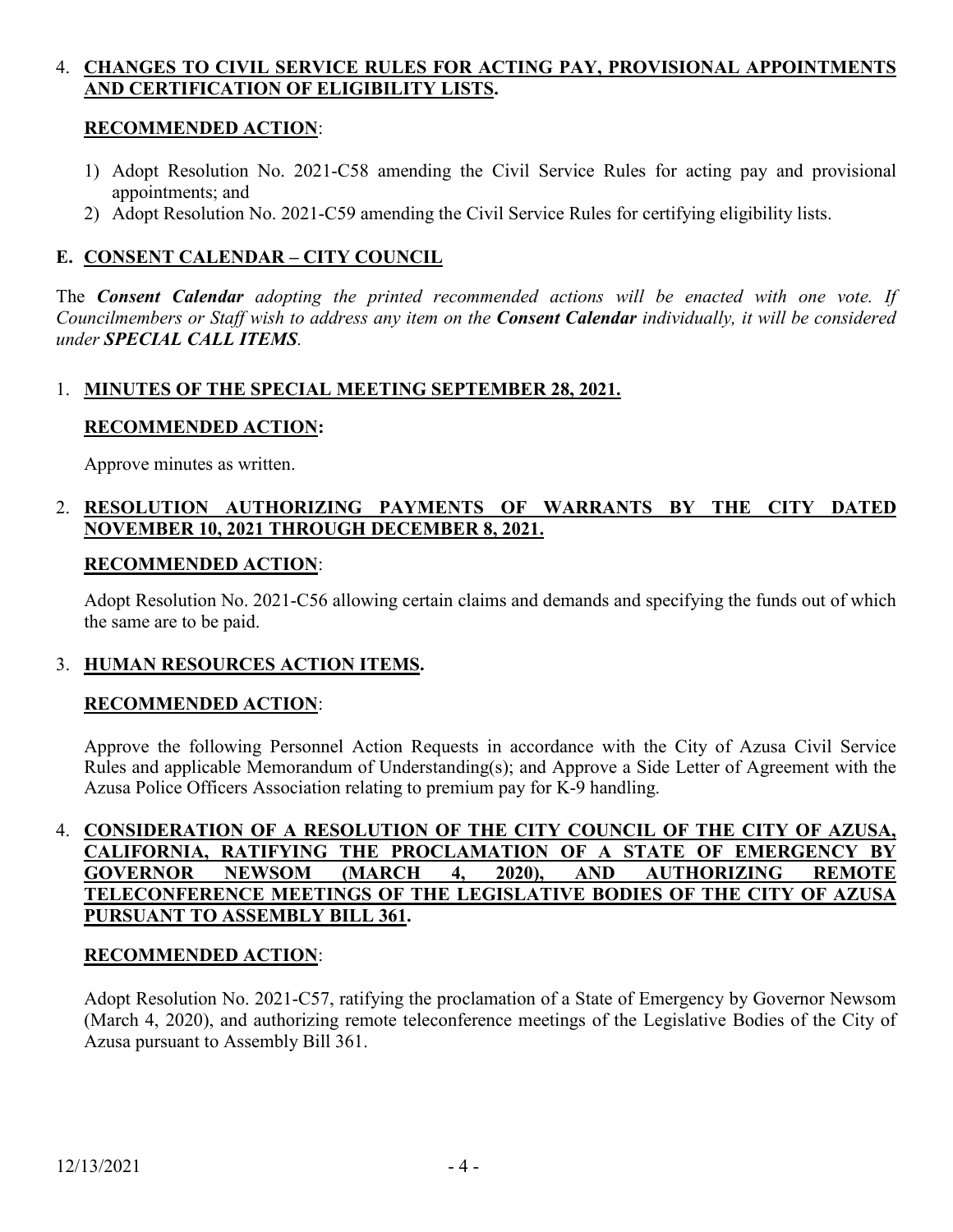# 5. **APPROVAL OF TEMPORARY LICENSE AGREEMENT BETWEEN AZUSA AND ATHENS SERVICES FOR USE OF CITY PROPERTY AT 275 W. PARAMOUNT STREET.**

# **RECOMMENDED ACTION**:

Approve a temporary license agreement between the City of Azusa (City) and Arakelian Enterprises, Inc. dba Athens Services (Franchised Hauler) for the staging, storage, and distribution of refuse collection carts for implementation of automated refuse collection pursuant to refuse and recycling franchise agreement; and Authorize the City Manager to execute the Temporary License Agreement, in a form acceptable to the City Attorney, on behalf of the City.

# 6. **APPROVAL OF AMENDED AND RESTATED FACILITIES USE AGREEMENT AMENDMENT No. 1 FOR USE OF CITY FACILITIES INCLUDING MEMORIAL PARK LOCATED AT 320 N. ORANGE PLACE FOR COVID-19 TESTING BY AND BETWEEN COUNTY OF LOS ANGELES AND CITY OF AZUSA.**

# **RECOMMENDED ACTION**:

Review and approve the Amended and Restated Facilities Use Agreement Amendment No. 1 for use of city facilities for COVID testing, by and between the County of Los Angeles and the City of Azusa; and Authorize the City Manager to execute the Amended and Restated Facilities Use Agreement Amendment No. 1 for use of City Facilities, in a form acceptable to the City Attorney, on behalf of the City.

# 7. **AWARD CONTRACT FOR COMMUNITY DEVELOPMENT BLOCK GRANT (CDBG) SIDEWALK AND ADA IMPROVEMENTS PROJECT NO. 602307-21.**

# **RECOMMENDED ACTION**:

Award a construction contract in the amount of \$120,175, which includes 10% for contingency for potential change orders as needed, to Kalban, Inc. for the CDBG Sidewalk and ADA Improvements Project No. 602307-21; and Authorize the City Manager to execute a contract, in a form acceptable to the City Attorney, on behalf of the City.

# 8. **CITY TREASURER'S STATEMENT OF CASH AND INVESTMENT BALANCES FOR THE MONTH OF SEPTEMBER 2021.**

### **RECOMMENDED ACTION**:

Receive, review, and file the City Treasurer's Report for the month of September 2021.

# 9. **REQUEST TO APPROVE PROFESSIONAL SERVICES AGREEMENT (PSA) WITH RRM DESIGN GROUP TO CONDUCT THE 1ST CITYWIDE OBJECTIVE DESIGN STANDARDS.**

### **RECOMMENDED ACTION**:

Approve a Professional Services Agreement (PSA) with RRM Design Group to conduct the Citywide Objective Design Standards in an amount to exceed \$199,360.00 plus an allowance of \$19,936.00 (10%) for contingencies for a total contract amount of \$219,296.00; and Authorize the City Manager to prepare and execute the agreements, in a form acceptable to the City Attorney, on behalf of the City.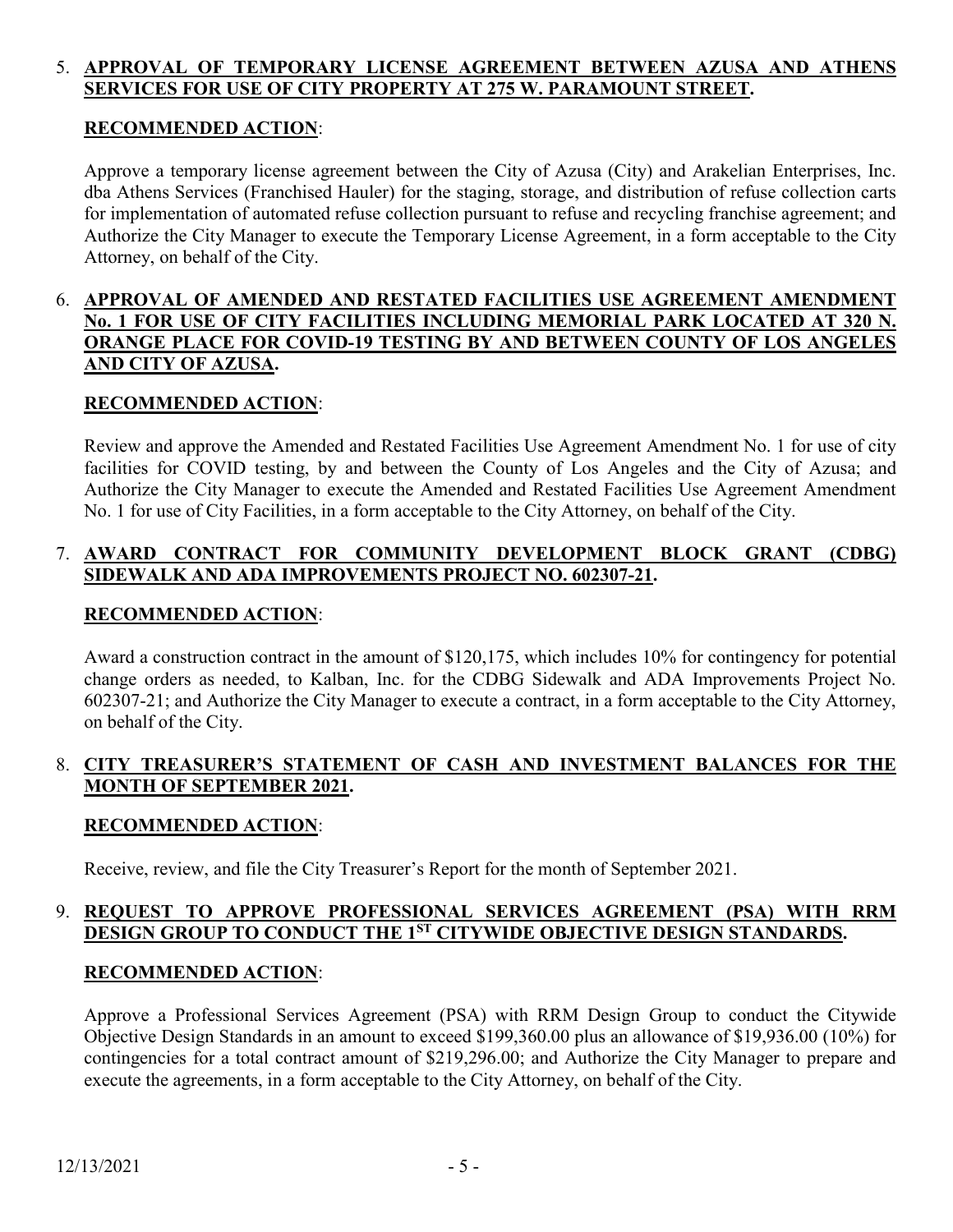# 10. **APPROVE ANNUAL MAINTENANCE AGREEMENT WITH MOTOROLA SOLUTIONS.**

# **RECOMMENDED ACTION**:

Approve a maintenance agreement with Motorola Solutions for all current software programs for the period of December 1, 2021 through November 30, 2022 in the amount of \$79,781.57; and authorize the City Manager to execute the maintenance agreement, in a form acceptable to the City Attorney, on behalf of the City.

# 11. **THIRD AMENDMENT TO PROFESSIONAL SERVICE AGREEMENT BETWEEN THE CITY OF AZUSA AND TRANSTECH ENGINEERS INC., TO PROVIDE CONTRACT PLAN REVIEW AND INSPECTION SERVICES.**

# **RECOMMENDED ACTION**:

Approve the third amendment to the Professional Services Agreement with Transtech Engineers Inc. to increase the total contract amount to \$450,000 to provide plan review and inspection services; Approve a budget amendment in the amount of \$200,000 for fiscal year 2021/2022 for plan review and inspection services; and Authorize the City Manager to execute an amendment, in a form acceptable to the City Attorney on behalf of the City.

# 12. **REQUEST TO APPROVE THE FIFTH AMENDMENT TO THE DISPOSITION AND DEVELOPMENT AGREEMENT AND APPROVE A REVISED GRANT DEED FOR THE PARCELS LOCATED AT THE SOUTHEAST CORNER OF AZUSA AVENUE AND NINTH STREET GENERALLY KNOWN AS 800 N. AZUSA AVE. (APNs 8608-025-902, 8608-025-907, 8608-025-908, 8608-025-909, 8608-025-910 AND A PORTION OF 8608-025-914).**

# **RECOMMENDED ACTION**:

Approve in substantially final form the Fifth Amendment to the Disposition and Development Agreement; Approve a revised Grant Deed; and Authorize the City Manager to execute the agreements, in a form acceptable to the City Attorney and to take any additional actions necessary to conclude the transactions provided there is no additional cost to the City or the Successor Agency.

# 13. **AWARD CONTRACTS FOR CITY HALL NORTH UPGRADES PROJECT NO. 66622D-7125 – PAINTING AND FLOORING.**

# **RECOMMENDED ACTION**:

Award a not-to-exceed contract in the amount of \$43,147.50, which includes a 10% contingency for potential change orders as needed, to Trademark Painting, Inc.; Award a not-to-exceed contract in the amount of \$79,420.86, which includes a 10% contingency for potential change orders as needed, to DPD Construction, Inc.; and Authorize the City Manager to execute contracts, in a form acceptable to the City Attorney, on behalf of the City.

# 14. **INCREASE IN LATERAL POLICE DISPATCHER RECRUITMENT INCENTIVE.**

### **RECOMMENDED ACTION**:

Adopt Resolution No. 2021-C60 authorizing the Lateral Police Dispatcher Recruitment Incentive to be increased to \$10,000.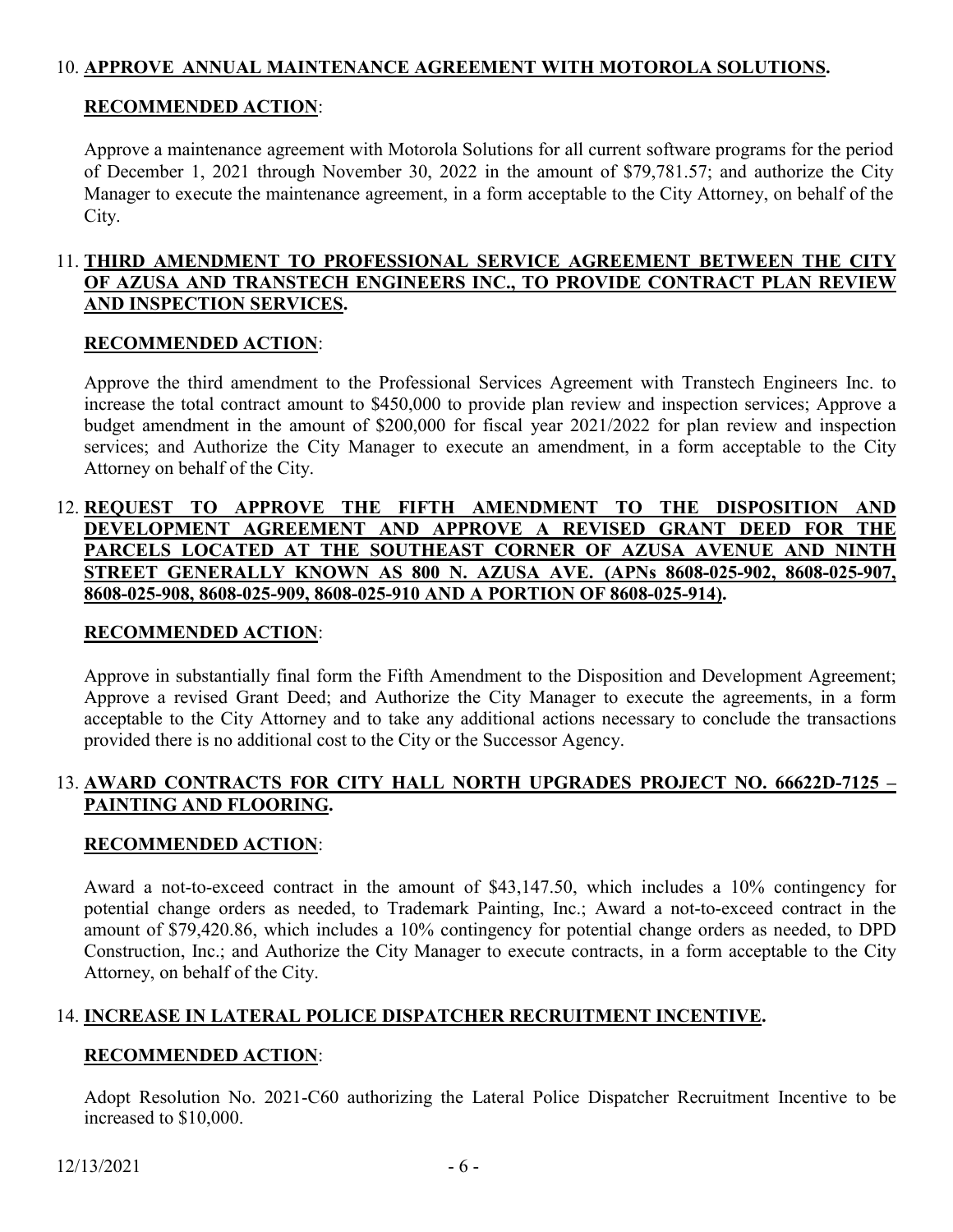# **F. CONSENT CALENDAR - SUCCESSOR AGENCY RELATED BUSINESS.**

# 1. **RESOLUTION AUTHORIZING PAYMENT OF WARRANTS BY THE SUCCESSOR AGENCY DATED OCTOBER 14, 2021 THROUGH DECEMBER 8, 2021.**

# **RECOMMENDED ACTION:**

1) Adopt Resolution No. 2021-R15 allowing certain claims and demands to be paid out of Successor Agency Funds.

# **G. ADJOURNMENT**

The meeting will be adjourned in memory of Peter Xavier Contreras, Lifelong Azusa Resident. We adjourn in solemn honor of those Azusans who we've lost to Covid-19.

# **UPCOMING MEETINGS**:

December 20, 2021, 6:30 p.m. Closed Session, 7:30 p.m. Regular Meeting – Cancelled January 3, 2022, 6:30 p.m. Closed Session, 7:30 p.m. Regular Meeting – Cancelled January 18, 2022, 6:30 p.m. Closed Session, 7:30 p.m. Regular Meeting

*In compliance with the Americans with Disabilities Act, if you need special assistance to participate in a city meeting, please contact the City Clerk at 626-812-5229. Notification three (3) working days prior to the meeting when special services are needed will assist staff in assuring that reasonable arrangements can be made to provide access to the meeting.*

# **CERTIFICATION**

I, Adrian Garcia, MMC, Chief Deputy City Clerk of the City of Azusa, or my designee, hereby certify under penalty of perjury that a true, accurate copy of the foregoing agenda was posted on December 9, 2021, seventytwo (72) hours prior to the meeting per Government Code 54954.2 at the City Clerk's Office, 213 E. Foothill Blvd.; the lobby of the Police Department, 725 N. Alameda Ave.; the Civic Auditorium, 213 E. Foothill Blvd.; the City Library, 729 N. Dalton Ave.; and on the City's Web Page at www.azusaca.gov.

**Western Sideling** 

Adrian Garcia, MMC Chief Deputy City Clerk Azusa City Clerk's Office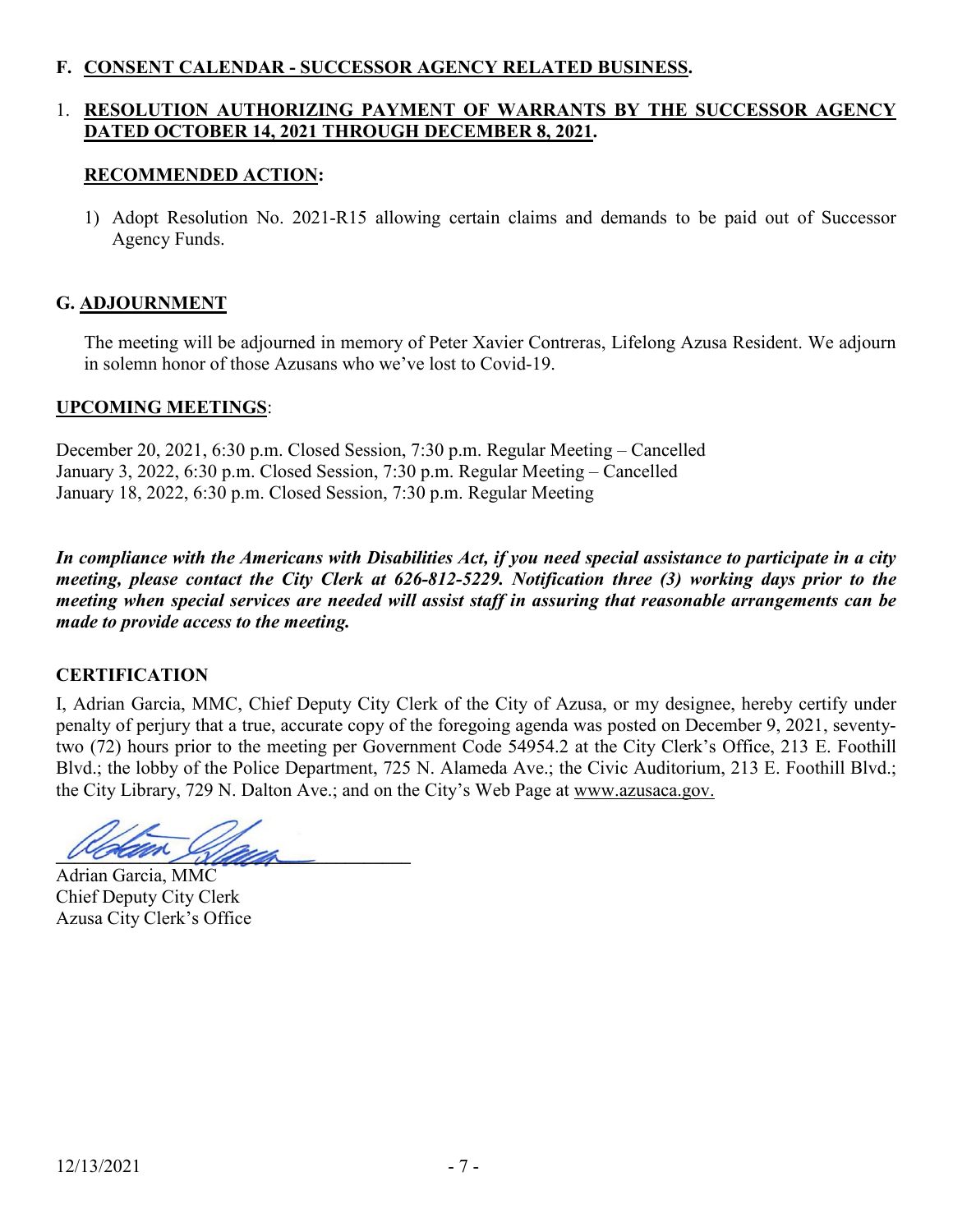#### **NOTICE AND CALL OF A SPECIAL MEETING OF THE CITY COUNCIL OF THE CITY OF AZUSA**

#### TO THE MEMBERS OF THE CITY COUNCIL OF THE CITY OF AZUSA AND THE CITY CLERK:

NOTICE IS HEREBY GIVEN that a Special Meeting of the City Council is hereby called pursuant to Government Code Section 54956, to be held on Monday, December 13, 2021, at 6:30 p.m., at the Azusa Auditorium, – Open to the Public, located at 213 E. Foothill Blvd, Azusa, California, for the purpose of considering the following:

6:30 P.M.

- 1. Call To Order
- 2. Roll Call

### **CLOSED SESSION**

#### 1. **PUBLIC EMPLOYEE PERFORMANCE EVALUATION Pursuant to California Government Code, Section 54957.** Title: City Manager

7:30 P.M.

# **A. PRELIMINARY BUSINESS**

1.Call to Order 2.Roll Call

3.Flag Salute

4.Invocation – Pastor Felix Garcia, Centro Esperanza

5.Closed Session Report by the City Attorney

### **CEREMONIAL - None**

### **B. PUBLIC PARTICIPATION – Limited to items listed on this Special Meeting Notice.**

### **C. REPORTS, UPDATES, AND ANNOUNCEMENTS FROM STAFF/COUNCIL**

- 1. City Manager Communications.
- 2. OneLegacy Update.

### **D. SCHEDULED ITEMS**

#### 1. **PUBLIC HEARING - REFUSE AND ORGANICS RATE ADJUSTMENT PUBLIC HEARING AND FIRST READING OF MANDATORY WASTE DISPOSAL ORDINANCE AND MODEL WATER EFFICIENT LANDSCAPE ORDINANCE.**

### **RECOMMENDED ACTION**:

- 1) Open the Public Hearing, receive public testimony, and close the Public Hearing;
- 2) Adopt Resolution No. 2021-C55 approving the annual refuse collection and organic waste recycling rate adjustment for Arakelian Enterprises, Inc. dba Athens Services effective January 1, 2022 and if approved to be adjusted by Consumer Price Index (CPI) beginning July 1, 2022 and every July 1st thereafter for a five-year period, through and including adjustments on or after July 1, 2026;
- 3) Waive further reading, read by title only, First Reading of Ordinance No. 2021-07 amending and restating Article II of Chapter 58 of the City of Azusa Municipal Code, Waste Disposal and Recycling; and
- 4) Waive further reading, read by title only, First Reading of Ordinance No. 2021-08 amending and restating Section 88.34.080 of the Azusa Municipal Code relating to the adoption of the California State Model Water Efficient Landscaping Ordinance (codified at California Code of Regulations, Title 23, Division 2, Chapter 2.7, Section 490 et seq.) and any amendments thereto.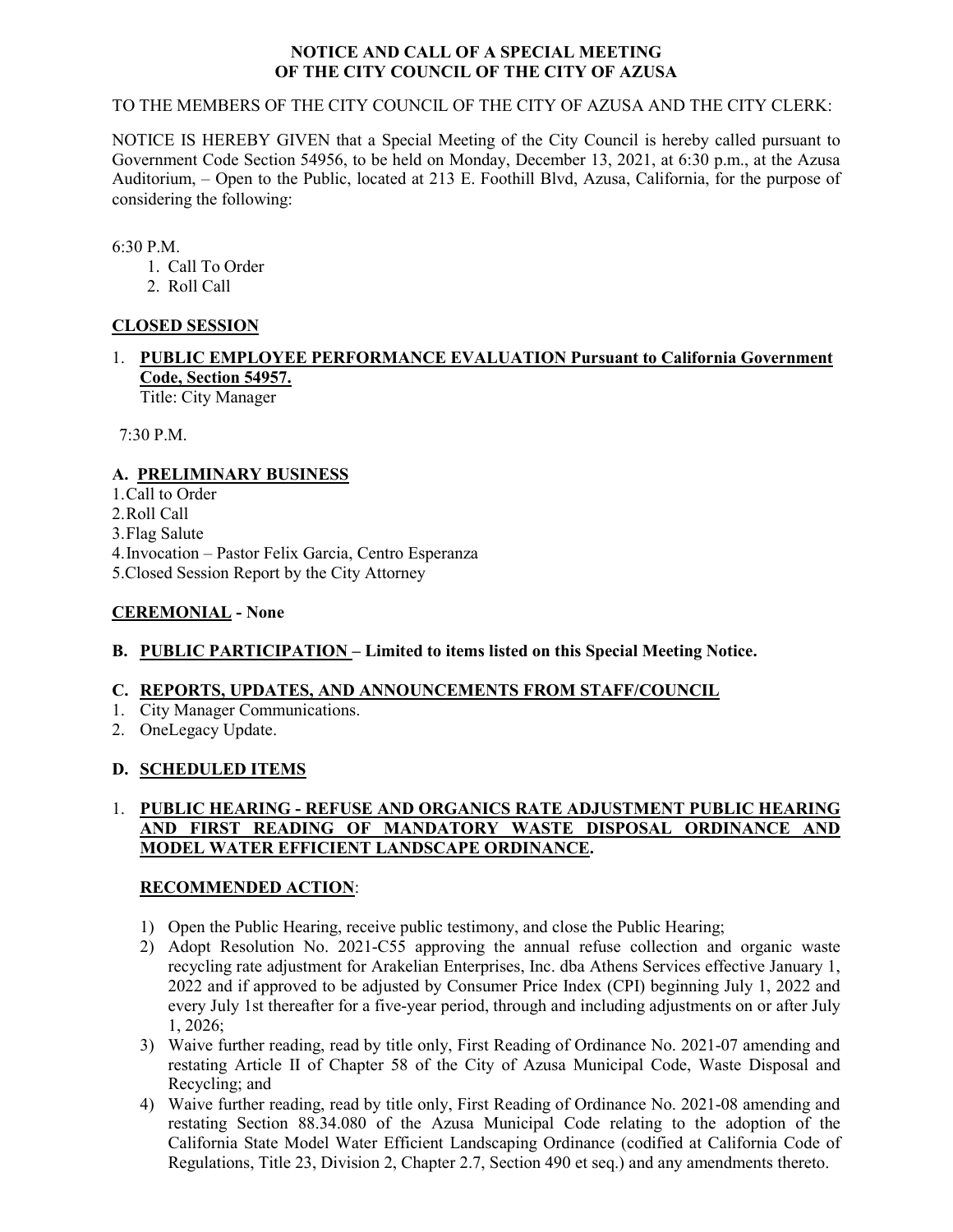#### 2. **FIRST READING – AMENDED AND RESTATED ORDINANCE REVISING CHAPTER 2, ARTICLE VII. – BIDDING AND CONTRACTING, AND OTHER PURCHASES OF PROJECT, SUPPLIES, SERVICES AND EQUIPMENT.**

#### **RECOMMENDED ACTION**:

- 1) Waive further reading, read by title only, and introduce Ordinance No. 2021-09; and **AN ORDINANCE OF THE CITY COUNCIL OF THE CITY OF AZUSA AMENDING AND RESTATING ARTICLE VII, CHAPTER 2 OF THE AZUSA MUNICIPAL CODE RELATING TO BIDDING, CONTRACTING AND PURCHASES OF PROJECTS, SUPPLIES, SERVICES AND EQUIPMENT**
- 2) Review and adopt the attached Purchasing Policies and Procedures Manual.
- 3. **AN URGENCY ORDINANCE OF THE CITY COUNCIL OF THE CITY OF AZUSA ADDING SECTION 66-472 – URBAN LOT SPLITS AND SECTION 88.42.250 – TWO-UNIT PROJECTS OF THE CITY OF AZUSA MUNICIPAL CODE RELATING TO URBAN LOT SPLITS AND TWO-UNIT PROJECTS AND DETERMINING THE ORDINANCE TO BE EXEMPT FROM CEQA.**

#### **RECOMMENDED ACTION**:

1. Adopt Urgency Ordinance No. 2021-10 **AN URGENCY ORDINANCE OF THE CITY COUNCIL OF THE CITY OF AZUSA ADDING SECTION 66-472 – URBAN LOT SPLITS AND SECTION 88.42.250 – TWO-UNIT PROJECTS OF THE CITY OF AZUSA MUNICIPAL CODE RELATING TO URBAN LOT SPLITS AND TWO-UNIT PROJECTS AND DETERMINING THE ORDINANCE TO BE EXEMPT FROM CEQA**

#### 4. **CHANGES TO CIVIL SERVICE RULES FOR ACTING PAY, PROVISIONAL APPOINTMENTS AND CERTIFICATION OF ELIGIBILITY LISTS.**

#### **RECOMMENDED ACTION**:

- 1) Adopt Resolution No. 2021-C58 amending the Civil Service Rules for acting pay and provisional appointments; and
- 2) Adopt Resolution No. 2021-C59 amending the Civil Service Rules for certifying eligibility lists.

### **E. CONSENT CALENDAR – CITY COUNCIL**

#### 1. **MINUTES OF THE SPECIAL MEETING SEPTEMBER 28, 2021.**

#### **RECOMMENDED ACTION:**

Approve minutes as written.

#### 2. **RESOLUTION AUTHORIZING PAYMENTS OF WARRANTS BY THE CITY DATED NOVEMBER 10, 2021 THROUGH DECEMBER 8, 2021.**

#### **RECOMMENDED ACTION**:

Adopt Resolution No. 2021-C56 allowing certain claims and demands and specifying the funds out of which the same are to be paid.

#### 3. **HUMAN RESOURCES ACTION ITEMS.**

#### **RECOMMENDED ACTION**:

Approve the following Personnel Action Requests in accordance with the City of Azusa Civil Service Rules and applicable Memorandum of Understanding(s); and Approve a Side Letter of Agreement with the Azusa Police Officers Association relating to premium pay for K-9 handling.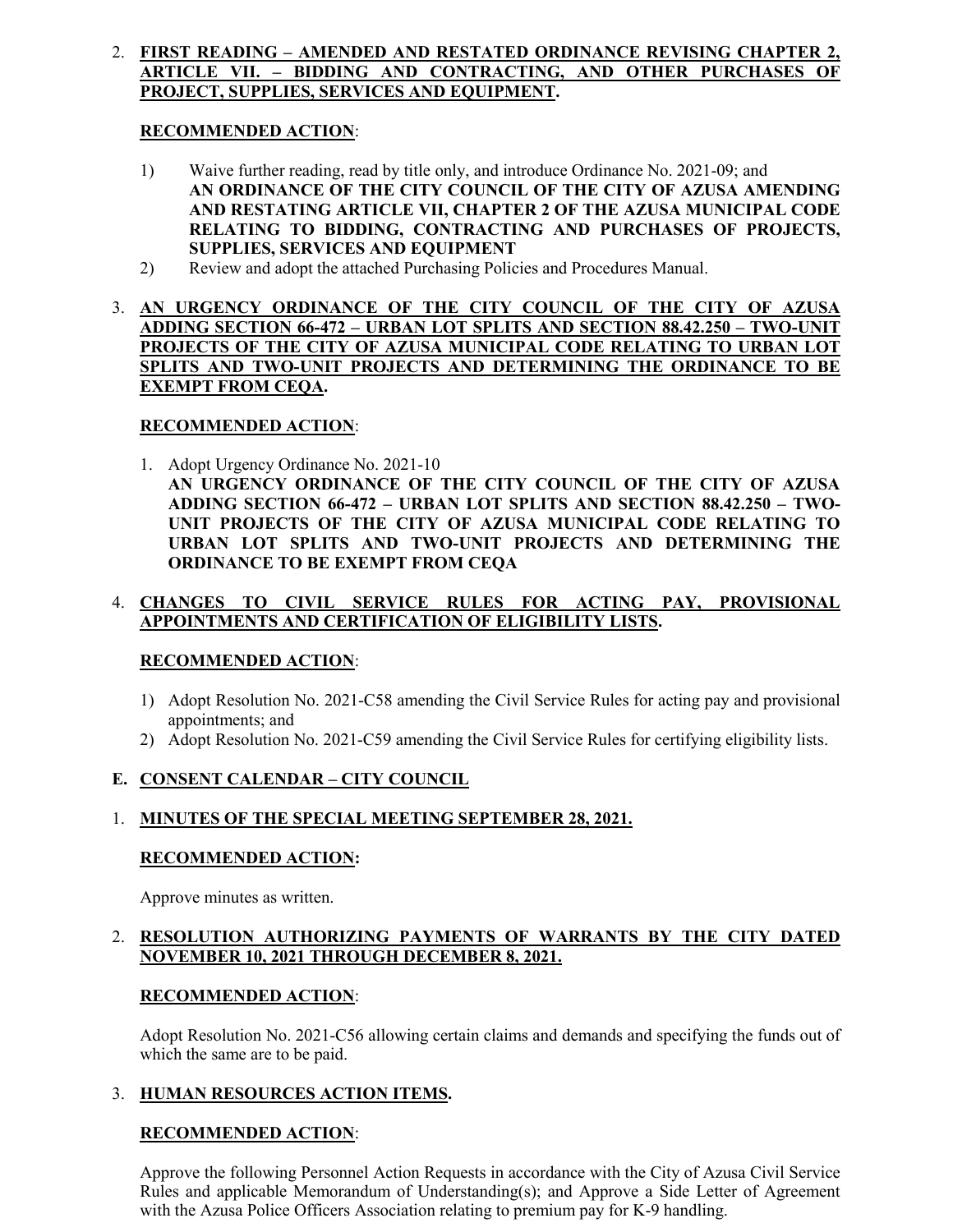#### 4. **CONSIDERATION OF A RESOLUTION OF THE CITY COUNCIL OF THE CITY OF AZUSA, CALIFORNIA, RATIFYING THE PROCLAMATION OF A STATE OF EMERGENCY BY GOVERNOR NEWSOM (MARCH 4, 2020), AND AUTHORIZING REMOTE TELECONFERENCE MEETINGS OF THE LEGISLATIVE BODIES OF THE CITY OF AZUSA PURSUANT TO ASSEMBLY BILL 361.**

#### **RECOMMENDED ACTION**:

Adopt Resolution No. 2021-C57, ratifying the proclamation of a State of Emergency by Governor Newsom (March 4, 2020), and authorizing remote teleconference meetings of the Legislative Bodies of the City of Azusa pursuant to Assembly Bill 361.

#### 5. **APPROVAL OF TEMPORARY LICENSE AGREEMENT BETWEEN AZUSA AND ATHENS SERVICES FOR USE OF CITY PROPERTY AT 275 W. PARAMOUNT STREET.**

#### **RECOMMENDED ACTION**:

Approve a temporary license agreement between the City of Azusa (City) and Arakelian Enterprises, Inc. dba Athens Services (Franchised Hauler) for the staging, storage, and distribution of refuse collection carts for implementation of automated refuse collection pursuant to refuse and recycling franchise agreement; and Authorize the City Manager to execute the Temporary License Agreement, in a form acceptable to the City Attorney, on behalf of the City.

#### 6. **APPROVAL OF AMENDED AND RESTATED FACILITIES USE AGREEMENT AMENDMENT No. 1 FOR USE OF CITY FACILITIES INCLUDING MEMORIAL PARK LOCATED AT 320 N. ORANGE PLACE FOR COVID-19 TESTING BY AND BETWEEN COUNTY OF LOS ANGELES AND CITY OF AZUSA.**

#### **RECOMMENDED ACTION**:

Review and approve the Amended and Restated Facilities Use Agreement Amendment No. 1 for use of city facilities for COVID testing, by and between the County of Los Angeles and the City of Azusa; and Authorize the City Manager to execute the Amended and Restated Facilities Use Agreement Amendment No. 1 for use of City Facilities, in a form acceptable to the City Attorney, on behalf of the City.

#### 7. **AWARD CONTRACT FOR COMMUNITY DEVELOPMENT BLOCK GRANT (CDBG) SIDEWALK AND ADA IMPROVEMENTS PROJECT NO. 602307-21.**

### **RECOMMENDED ACTION**:

Award a construction contract in the amount of \$120,175, which includes 10% for contingency for potential change orders as needed, to Kalban, Inc. for the CDBG Sidewalk and ADA Improvements Project No. 602307-21; and Authorize the City Manager to execute a contract, in a form acceptable to the City Attorney, on behalf of the City.

#### 8. **CITY TREASURER'S STATEMENT OF CASH AND INVESTMENT BALANCES FOR THE MONTH OF SEPTEMBER 2021.**

#### **RECOMMENDED ACTION**:

Receive, review, and file the City Treasurer's Report for the month of September 2021.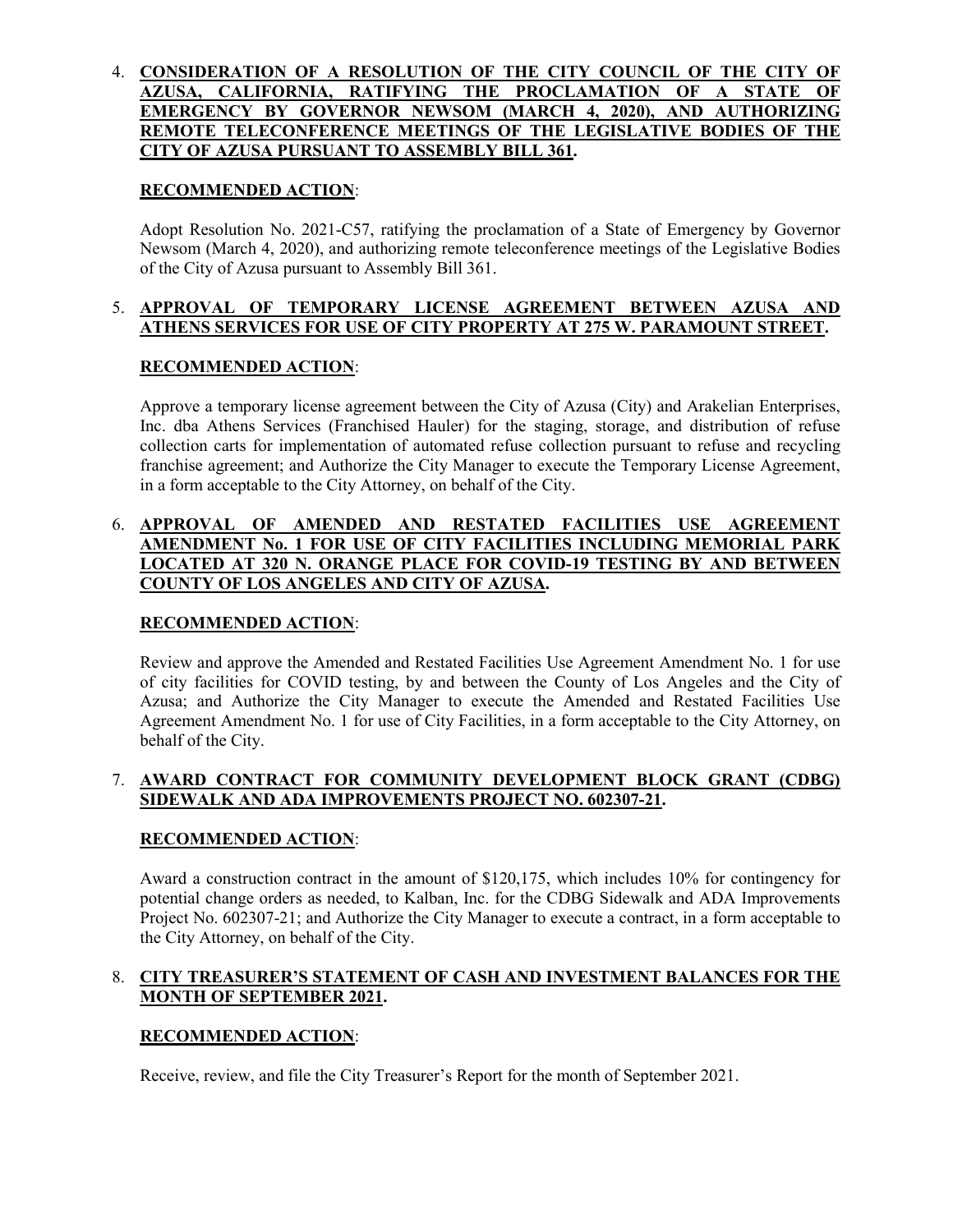#### 9. **REQUEST TO APPROVE PROFESSIONAL SERVICES AGREEMENT (PSA) WITH RRM DESIGN GROUP TO CONDUCT THE 1ST CITYWIDE OBJECTIVE DESIGN STANDARDS.**

#### **RECOMMENDED ACTION**:

Approve a Professional Services Agreement (PSA) with RRM Design Group to conduct the Citywide Objective Design Standards in an amount to exceed \$199,360.00 plus an allowance of \$19,936.00 (10%) for contingencies for a total contract amount of \$219,296.00; and Authorize the City Manager to prepare and execute the agreements, in a form acceptable to the City Attorney, on behalf of the City.

#### 10. **APPROVE ANNUAL MAINTENANCE AGREEMENT WITH MOTOROLA SOLUTIONS.**

#### **RECOMMENDED ACTION**:

Approve a maintenance agreement with Motorola Solutions for all current software programs for the period of December 1, 2021 through November 30, 2022 in the amount of \$79,781.57; and authorize the City Manager to execute the maintenance agreement, in a form acceptable to the City Attorney, on behalf of the City.

#### 11. **THIRD AMENDMENT TO PROFESSIONAL SERVICE AGREEMENT BETWEEN THE CITY OF AZUSA AND TRANSTECH ENGINEERS INC., TO PROVIDE CONTRACT PLAN REVIEW AND INSPECTION SERVICES.**

#### **RECOMMENDED ACTION**:

Approve the third amendment to the Professional Services Agreement with Transtech Engineers Inc. to increase the total contract amount to \$450,000 to provide plan review and inspection services; Approve a budget amendment in the amount of \$200,000 for fiscal year 2021/2022 for plan review and inspection services; and Authorize the City Manager to execute an amendment, in a form acceptable to the City Attorney on behalf of the City.

#### 12. **REQUEST TO APPROVE THE FIFTH AMENDMENT TO THE DISPOSITION AND DEVELOPMENT AGREEMENT AND APPROVE A REVISED GRANT DEED FOR THE PARCELS LOCATED AT THE SOUTHEAST CORNER OF AZUSA AVENUE AND NINTH STREET GENERALLY KNOWN AS 800 N. AZUSA AVE. (APNs 8608-025-902, 8608-025-907, 8608-025-908, 8608-025-909, 8608-025-910 AND A PORTION OF 8608-025-914).**

### **RECOMMENDED ACTION**:

Approve in substantially final form the Fifth Amendment to the Disposition and Development Agreement; Approve a revised Grant Deed; and Authorize the City Manager to execute the agreements, in a form acceptable to the City Attorney and to take any additional actions necessary to conclude the transactions provided there is no additional cost to the City or the Successor Agency.

#### 13. **AWARD CONTRACTS FOR CITY HALL NORTH UPGRADES PROJECT NO. 66622D-7125 – PAINTING AND FLOORING.**

### **RECOMMENDED ACTION**:

Award a not-to-exceed contract in the amount of \$43,147.50, which includes a 10% contingency for potential change orders as needed, to Trademark Painting, Inc.; Award a not-to-exceed contract in the amount of \$79,420.86, which includes a 10% contingency for potential change orders as needed, to DPD Construction, Inc.; and Authorize the City Manager to execute contracts, in a form acceptable to the City Attorney, on behalf of the City.